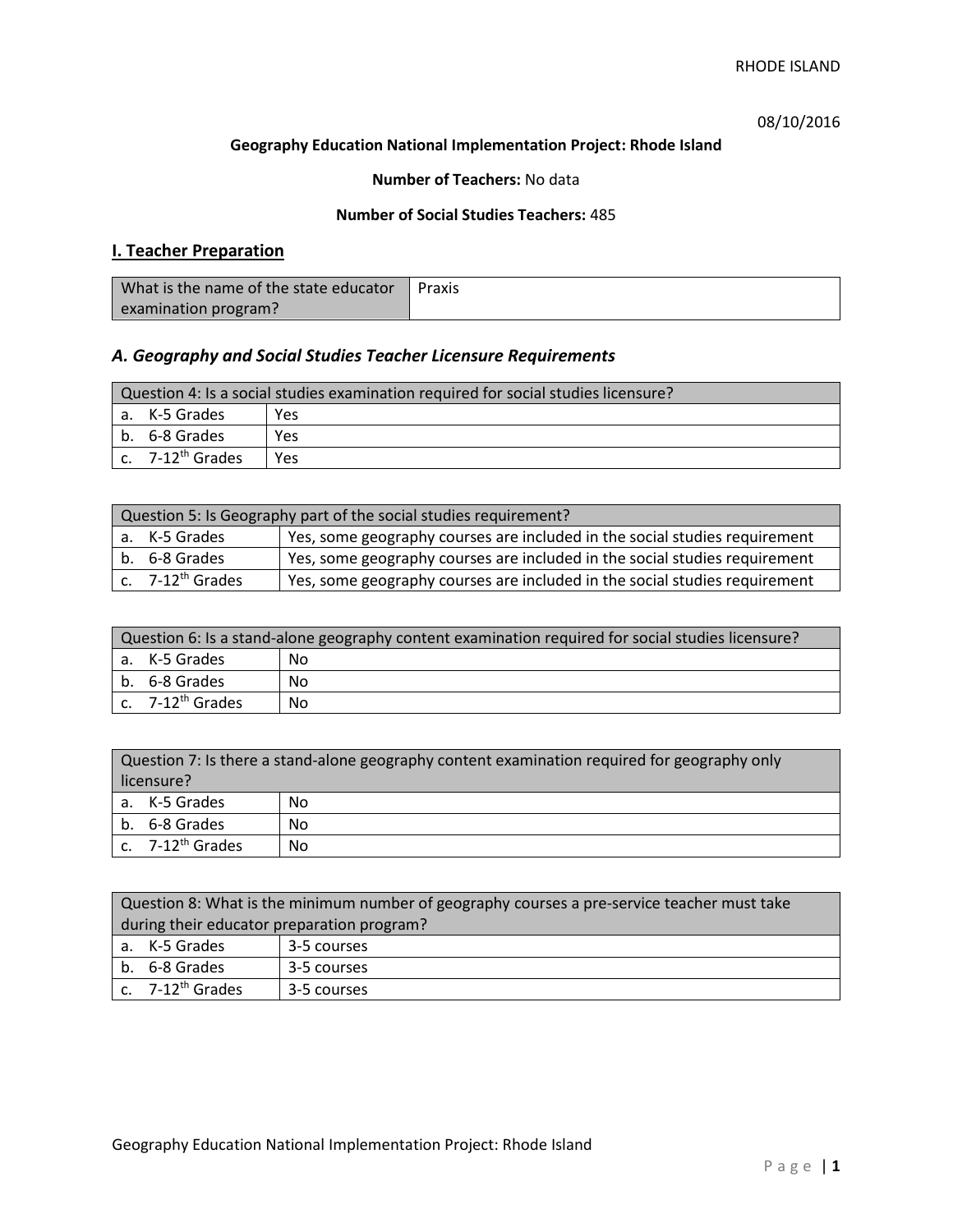| Question 9: Additional information about how | Educator certification information, including |
|----------------------------------------------|-----------------------------------------------|
| teachers become certified in your state?     | requirements, can be found at                 |
|                                              | www.ride.ri.gov/Certification.                |

## *B. Professional Development*

| Question 10: Can in service teachers receive<br>certification credit for professional<br>development courses or programs in<br>geography? | Unknown |
|-------------------------------------------------------------------------------------------------------------------------------------------|---------|
| Question 11: Does the state education agency<br>(SEA) provide professional development in<br>geography?                                   | Local   |

## **II. Curriculum**

| Question 15: What is the name of the state<br>standards?              | Rhode Island Social Studies Grade Span Expectations |
|-----------------------------------------------------------------------|-----------------------------------------------------|
| Question 16: How are the state standards<br>presented by grade level? | Grade bands                                         |
| Question 17: When were the standards last<br>revised?                 | 3-6 years                                           |
| Question 18: Are there plans for revision to<br>the state standards?  | No timeline                                         |
| Question 19: Is geography included in the<br>state standards?         | Yes                                                 |
| Question 20: How are the geography<br>standards organized?            | Geography standards are organized by strand         |
| Question 21: What framework and/or<br>documents were used?            | Other states' standards; Geography for Life (1994)  |

### **Question 22: What general topics are included?**

Population and Settlements; Movement of people, goods and/or ideas; Uses of geography and/or careers in geography; Learning about geospatial technologies; Geopolitics; Culture; Physical geography (including physical processes, weather & climate, natural resources); Places and/or regions; Humanenvironment interaction; Mapping (map projections, use of maps); Spatial Thinking and/or Mental Maps

| Question 23: What is the total number of credit | 20 credit hours |
|-------------------------------------------------|-----------------|
| hours required for high school graduation?      |                 |
| Question 24: What is the total number of social | 3 credit hours  |
| studies credit hours required for high school   |                 |
| graduation?                                     |                 |
| Question 25: What is the total number of        | 9 credit hours  |
| geography credit hours required for high school |                 |
| graduation?                                     |                 |